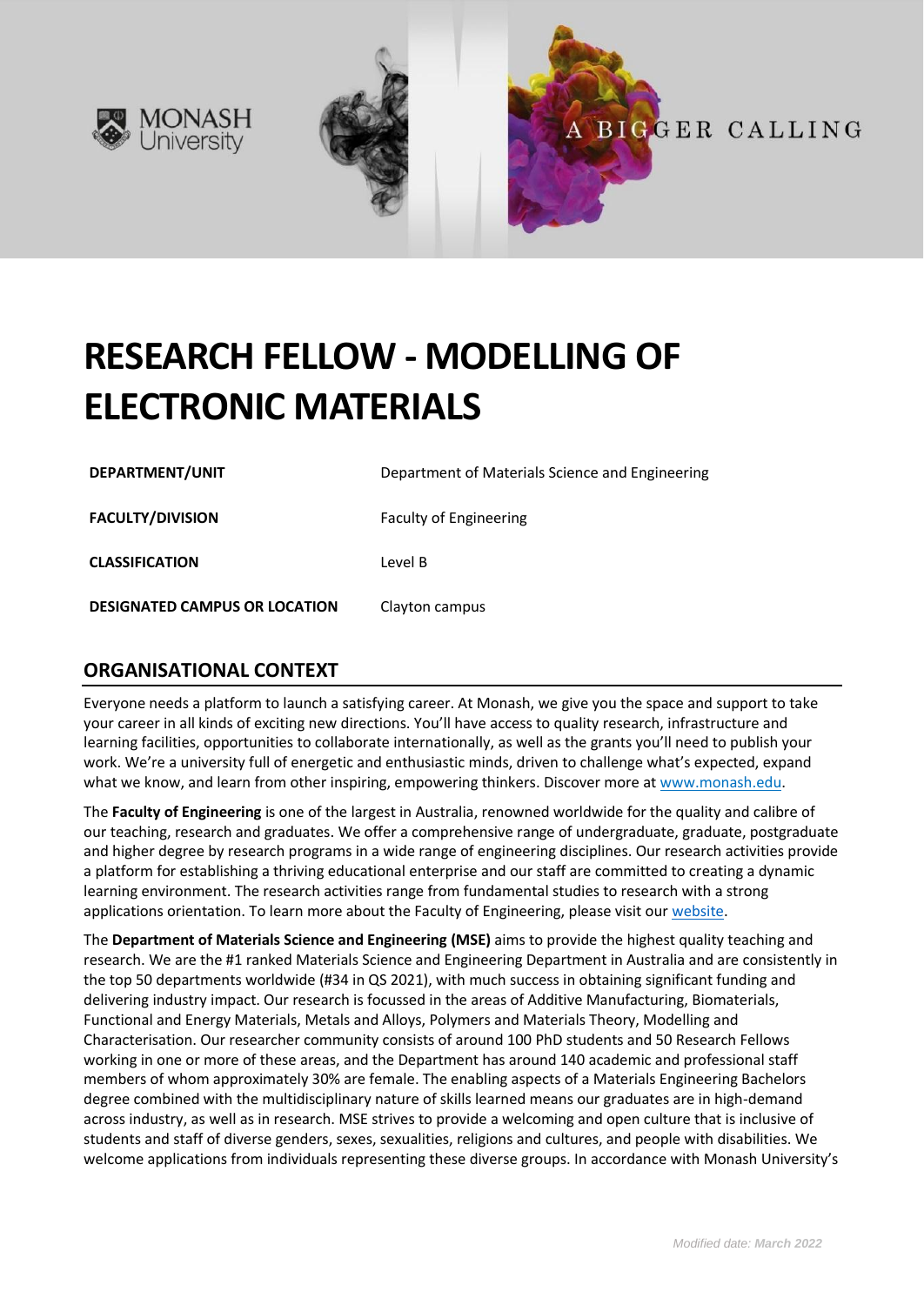commitment to Athena Swan principles, we particularly encourage applications from women. Monash University supports staff with young children and caregiving responsibilities through a range of programs, policies and resources (see [www.monash.edu/gender-equity/parents\)](https://www.monash.edu/gender-equity/parents). To learn more about our Department and the work we do, please visit our website [\(www.monash.edu/engineering/departments/materials\)](https://www.monash.edu/engineering/departments/materials).

The **ARC Centre of Excellence for Future Low-Energy Electronics Technologies (FLEET)** aims to reduce the energy used by electronics by developing novel devices based on topological materials, exciton/exciton-polariton condensates, and non-equilibrium topological and superfluid phenomena. The FLEET research program spans theory and experiment, science and engineering, and uses various platforms ranging from ultra-cold atoms to atomically thin materials.

Enabled by the new science of atomically thin materials, FLEET brings together over 40 world-leading experts to develop a new generation of ultra-low-power devices. Headquartered at Monash University, the FLEET network comprises 20 chief investigators at seven Australian institutions and 53 partner and associate investigators at 27 institutions worldwide, and over 100 HDR students and postdoctoral fellows. The team is highly interdisciplinary with high-profile researchers from atomic physics, condensed matter physics, materials science, electronics, nanofabrication and atomically thin materials.

With over \$40M investment from the Australian Research Council (ARC) and contributing organisations, FLEET is poised to make a significant global impact in the electronics and energy sectors. By building strategic and strong partnerships with Australian and international industry, research institutions and government, FLEET aim to build capacity for advanced electronics research in Australia and train the workforce for the next generation of electronic materials researchers and future semiconductor industry. To learn more about FLEET, please visit our website[: www.fleet.org.au.](https://www.fleet.org.au/)

An important part of FLEET's mission is to create and maintain an equitable, diverse and inclusive working environment that resolves conflicts between scientific research and personal circumstances or identity. In particular, FLEET offers mentoring programs and other career development initiatives for all researchers to create equity at the workplace and retain scientists from under-represented groups. FLEET supports family-friendly and flexible work arrangements, including part-time employment options, to focus on outputs rather than physical attendance.

The **Computational Materials Laboratory** located within the Department of Materials Science and Engineering, focuses on the structure-property relationships in a wide variety of materials, ranging from low-dimensional materials for electronic and energy applications to structural alloys. We employ a broad range of computational tools including first principles quantum mechanical methods and molecular dynamics simulations. In addition, the Computational Materials Laboratory has access to several high-performance computing facilities within Australia, including the National Computing Infrastructure in Canberra and the Pawsey Supercomputing Facility in Perth. For more information, please visit [www.monash.edu/engineering/nikhilmedhekar.](https://www.monash.edu/engineering/nikhilmedhekar)

## **POSITION PURPOSE**

A Level B research-only academic is expected to carry out independent and/or team research within the field in which they are appointed and to carry out activities to develop their research expertise relevant to the particular field of research. More specifically, the Research Fellow Level B will conduct research on **atomistic modelling of electronic materials**.

The Research Fellow will work on a project within the Computational Materials Laboratory, aiming to discover and design the properties of materials that are relevant to low energy electronics technologies. These materials include, but are not limited to, low-dimensional materials, topologically non-trivial materials, and multiferroic materials. This project is a part of the larger ARC Centre of Excellence in Future Low Energy Electronics Technologies (ARC CoE FLEET). This Research Fellow will focus on employing a combination of atomistic first principles methods to simulate electronic structure and transport in various materials of interest. This project also offers an opportunity to collaborate with experimental researchers within FLEET focusing on the broader goal of developing future low energy electronic devices.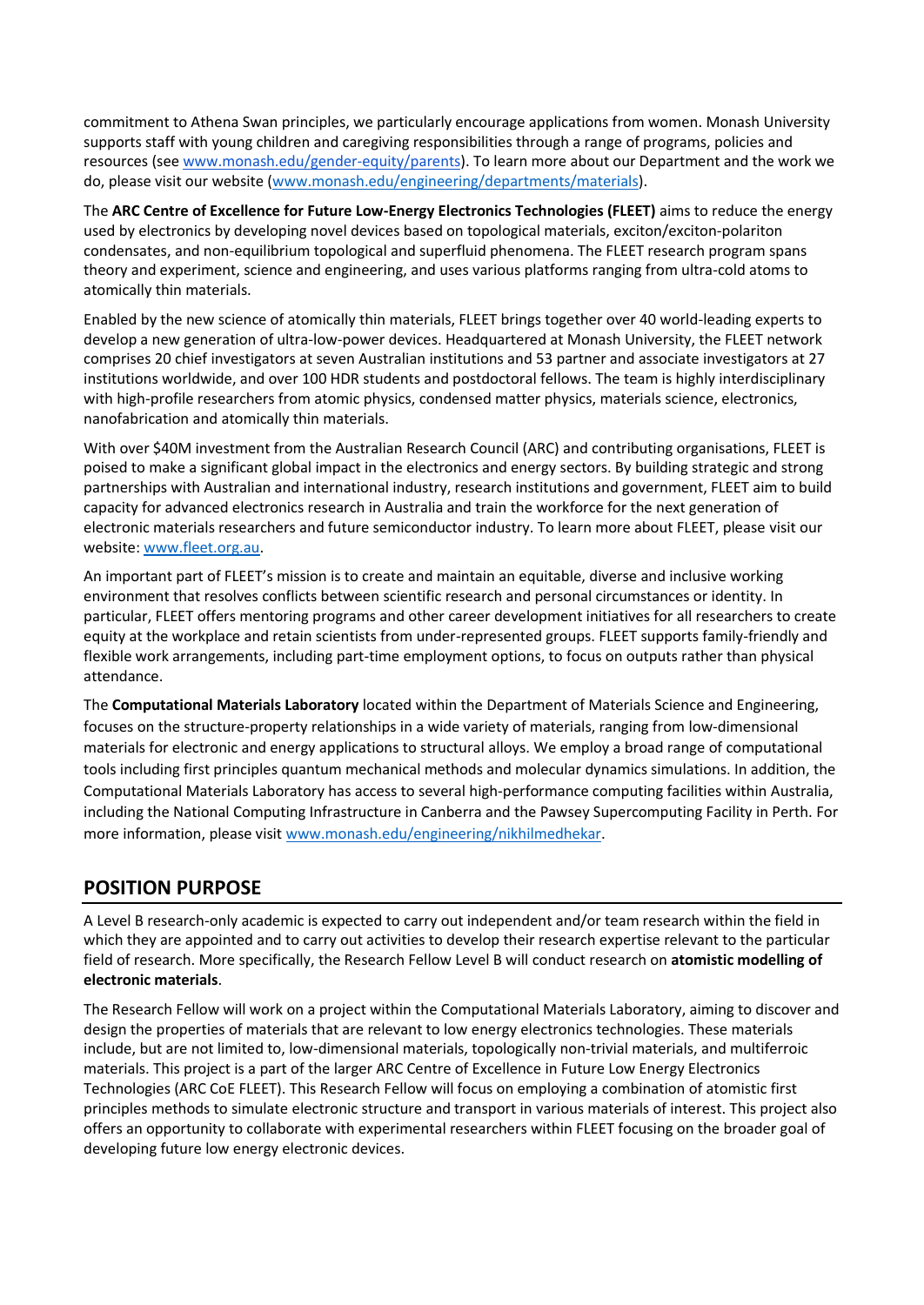**Reporting Line:** The position reports to the relevant senior academic with the Computation Materials Laboratory, Department of Materials and Science Engineering

**Supervisory Responsibilities:** Not applicable

**Financial Delegation:** Not applicable

**Budgetary Responsibilities:** Not applicable

## **KEY RESPONSIBILITIES**

Specific duties required of a Level B research-only academic may include:

- **1.** The conduct of research either as a member of a team or independently and the production of conference and seminar papers and publications from that research
- **2.** Supervision of research-support staff involved in the staff member's research
- **3.** Guidance in the research effort of junior members of research-only Academic staff in their research area
- **4.** Contribution to the preparation or, where appropriate, individual preparation of research proposal submissions to external funding bodies
- **5.** Involvement in professional activities including, subject to availability of funds, attendance at conferences and seminars in the field of expertise
- **6.** Administrative functions primarily connected with their area of research
- **7.** Occasional contributions to the teaching program within the field of the staff member's research
- **8.** Co-supervision or, where appropriate, supervision of major honours or postgraduate research projects within the field of the staff member's area of research
- **9.** Attendance at meetings associated with research or the work of the organisational unit to which the research is connected and/or at departmental, school and/or faculty meetings and/or membership of a limited number of committees
- **10.** Other duties as directed from time to time

## **KEY SELECTION CRITERIA**

#### **Education/Qualifications**

- **1.** The appointee will have:
	- A doctoral qualification in materials science/condensed matter physics or a closely related discipline.

#### **Knowledge and Skills**

- **2.** Demonstrated high-level hands-on skills and experience in ab initio first principles and transport simulations, preferably with applications to electronic materials
- **3.** Demonstrated skills and experience in utilising advanced computer software for first principles simulations and the use of such software on high performance computing facilities
- **4.** Demonstrated skills and experience in basic programming as applied to scientific computing and interfacing with high performance computing facilities
- **5.** A high-level understanding of condensed matter physics as applied to electronic devices
- **6.** Demonstrated analytical and manuscript preparation skills, including a track record of refereed research publications